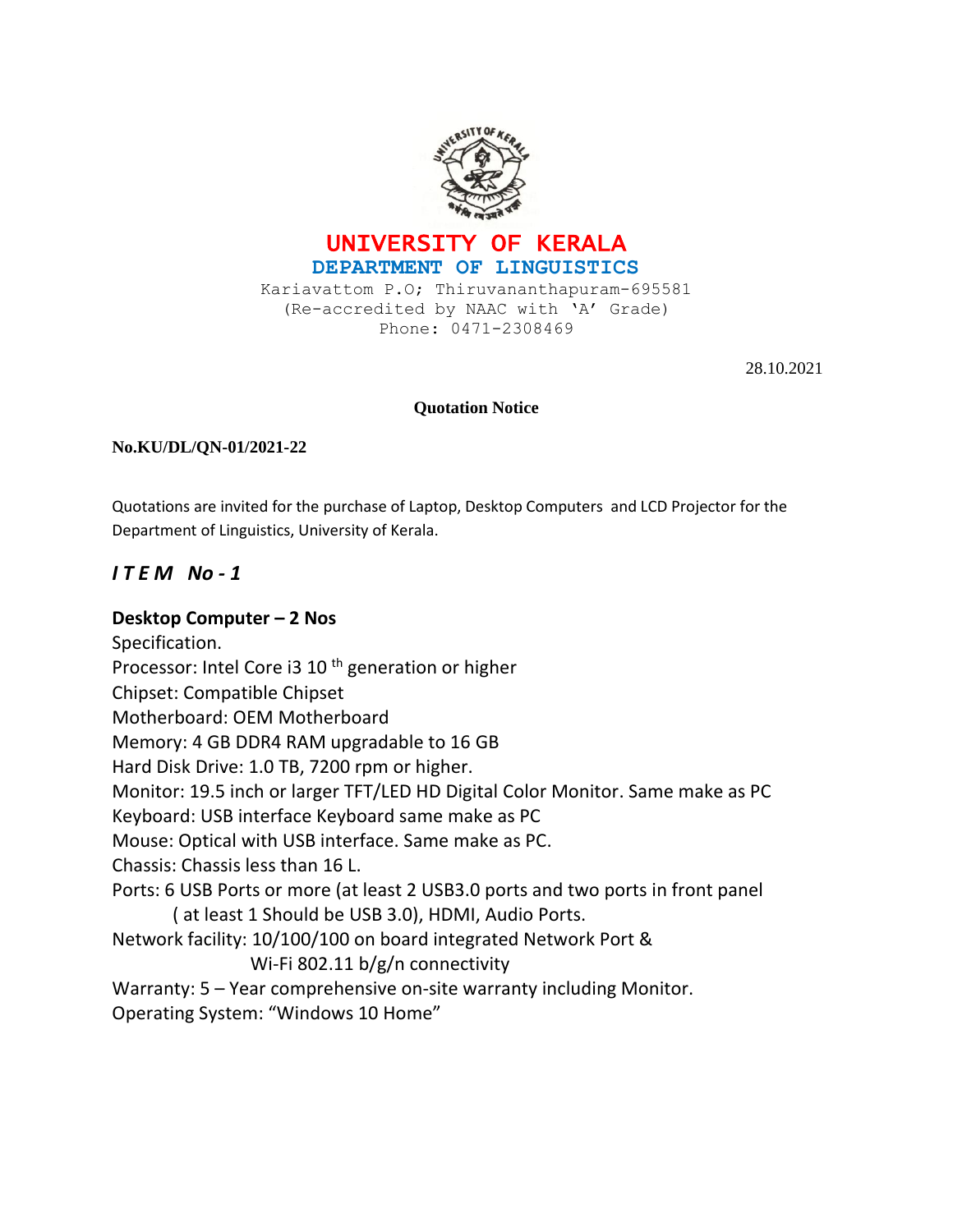# *I T E M No - 2*

### **Laptop – 1 No**

Specification. Processor: Intel Core i3 10<sup>th</sup> generation or higher Memory: 4 GB DDR4 RAM expandable up to at least 8 GB Hard Disk : 500 GB, 7200 rpm or higher. Display Size: 14" Wireless connectivity: Integrated wireless b/g/n, Integrated Bluetooth Speaker : Integrated Stereo Speaker Keyboard: Keyboard with Touch Pad Camera : Integrated HD camera Audio : Integrated Expansion Port: 3 USB Port (at least two numbers of USB 3.0 and One number of Type C), 10/100/100 Ethernet Card, HDMI, 1 Head phone/microphone combo or Separate & other Standard features. Mouse: Optical Scroll mouse Carry case : Backpack Warranty: 3 – Year comprehensive onsite warranty including battery and charger.

Operating System: "Windows 10 Home"

## *I T E M No - 3*

### **LCD Projector**

| <b>Projection System</b> | LCD/DLP                                                      |
|--------------------------|--------------------------------------------------------------|
| Light Output             | 3,000 Lumen                                                  |
| Lamp Life                | 5000 Hours                                                   |
| Resolution               | XGA, 1024 X 768                                              |
| <b>Aspect Ratio</b>      | 4:3                                                          |
| Connectivity             | USB, HDMI in, Wi-Fi                                          |
| Warranty                 | 2 years for projector and 6 months or 1000 hours for Lamp    |
| Accessories required     | 15 Mtrs HDMI Cable, 15 Mtrs. Power Cable, Ceiling Mount Kit. |
|                          | Including installation through pvc conduit                   |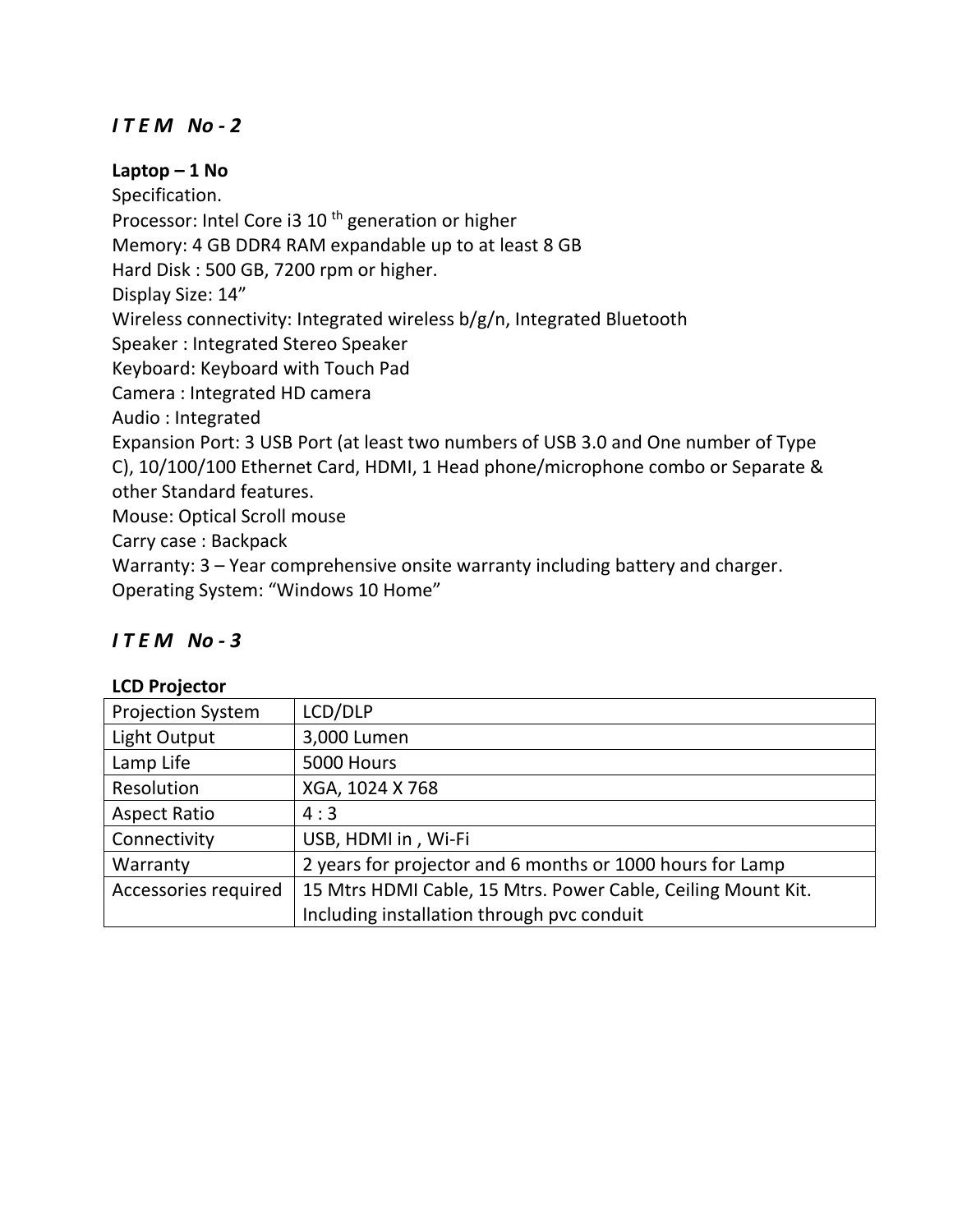#### **General conditions:**

- 1. The undersigned reserves the right to reject the quotations without assigning any reason. In case of any dispute the decision of the University authority shall be final.
- 2. The rate quoted should be inclusive of Tax, transportation charges and any other charges.
- 3. Complaints with the items supplied should be rectified /replaced to the satisfaction of the University by the suppliers at their own cost.
- 4. Payment will be made only after the satisfactory delivery of the goods at our own site.
- 5. The model and specifications of the items should be mentioned clearly in quotations. Quotations in sealed covers super scribing 'QUOTATION FOR ELECTRONIC GADGETS

addressed to **The Professor and Head, Department of Linguistics,** 

 **University of Kerala, Karyavattom 695581** should be reached on or before 08-11-2021, 03:00 p.m.

Sd/-

Head, Department of Linguistics